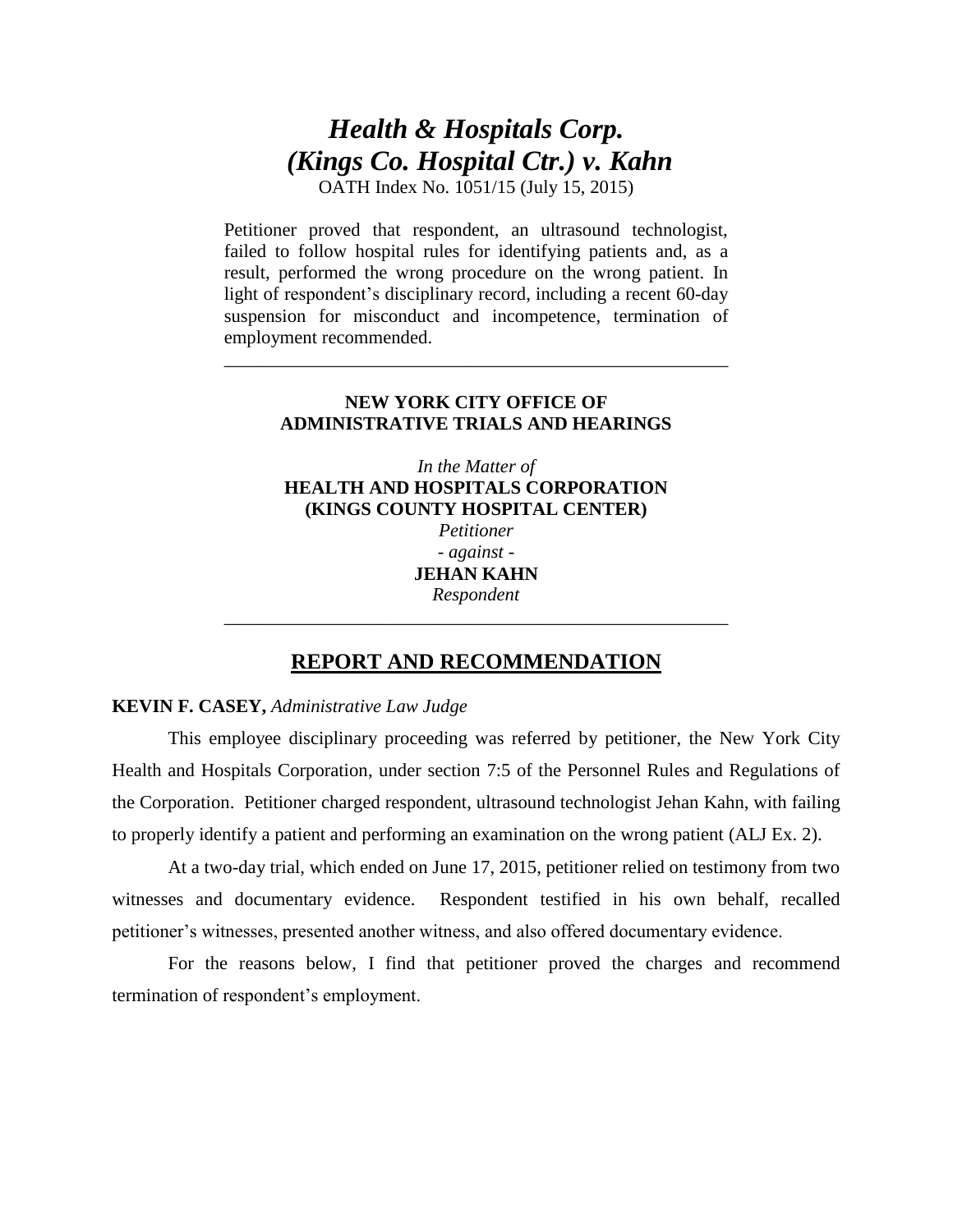#### **ANALYSIS**

## **Preliminary Matter**

Trial was originally scheduled for February 24, 2015. At petitioner's request, the trial was adjourned to accommodate a witness's schedule and re-scheduled for Monday, April 13, 2015. On the afternoon of Friday, April 10, respondent requested an adjournment because two unidentified witnesses had not been located. Thirty minutes after a phone conference to discuss the adjournment request, petitioner's counsel identified the witnesses and provided their contact information to respondent. Both sides were notified by e-mail and phone that the trial would go forward on April 13 (ALJ Ex. 1). Respondent's counsel later confirmed that, as of 4:45 p.m. on Friday, she had been notified that I had ordered the trial to go forward on Monday, but she made no effort to contact respondent all weekend (Tr. 16, 25).

On the morning of April 13, respondent and his counsel did not appear for trial. At 10:00 a.m., I spoke with respondent's counsel, Ms. Onua, by phone and directed her to report to this tribunal. Shortly afterwards, Ms. Onua arrived and I stated that the trial would begin at noon. She refused to participate and walked out (Tr. 43, 45). The trial continued in respondent's absence. Petitioner presented documentary evidence and testimony from two witnesses.

On April 14, 2015, out of an abundance of caution and a desire to avoid undue prejudice to respondent because of his attorney's error, I invited respondent's counsel to move to re-open the record. On May 5, 2015, over petitioner's objection, I granted respondent's motion to reopen the record. The hearing resumed and concluded on June 17, 2015.

As discussed more fully on the record, respondent's adjournment request was never granted (Tr. 8-14). Last-minute adjournment requests are disfavored and "subject to the most rigorous scrutiny." *Dep't of Correction v. Vassel*, OATH Index No. 267/93 (Nov. 18, 1992); 48 RCNY § 1-32 (b) (2015) ("good cause" required for an adjournment). Here, respondent offered no credible explanation for waiting until the eve of trial to request the adjournment.

Even if respondent's counsel disagreed with the denial of an adjournment and the order to go forward with trial, she was not permitted to disregard those orders. *See Balter v. Regan*, 63 N.Y.2d 630, 631 (1984) (public defender lawfully ordered to continue to represent defendant, even though his office represented prosecution's primary witness; belief that continued representation would be unethical was not a basis for disobeying the court's order); *see also Maness v. Meyers*, 419 U.S. 449, 458 (1975) ("If a person to whom a court directs an order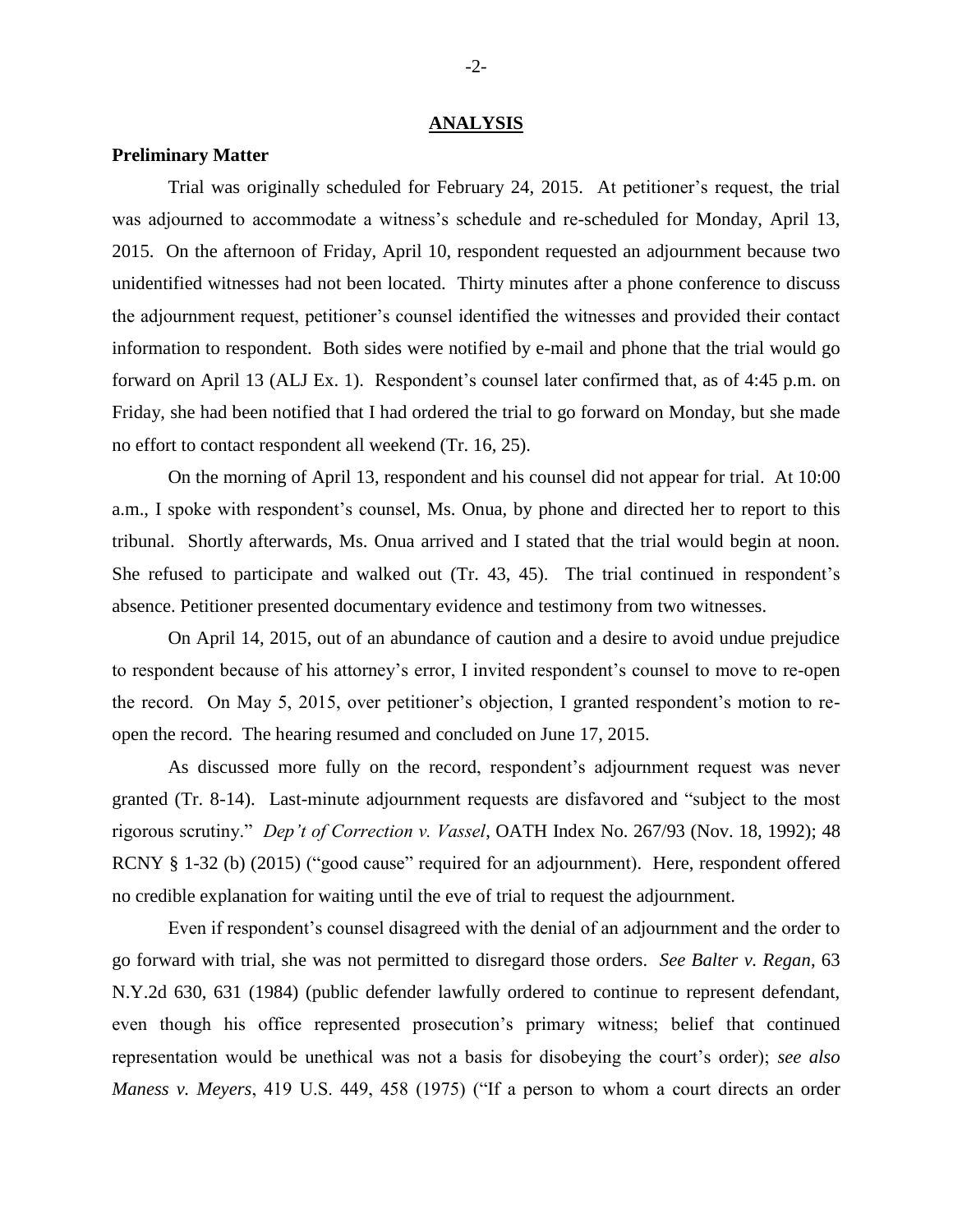believes that order is incorrect the remedy is to appeal, but, absent a stay, he must comply with the order pending appeal"). Sanctions, including suspension from practice at this tribunal, are authorized for failure to comply with orders and directives. 48 RCNY § 1-13(a) (2015). Ms. Onua is warned that repeated failure to follow this tribunal's procedures may result in sanctions. *See Dep't of Sanitation v. Garcia*, OATH Index No. 1140/98 at 4-5 (May 1, 1998) (counsel, who walked out on trial after adjournment and motion to be relieved were denied, warned that such misconduct could lead to sanctions, including suspension of practice from this tribunal).

### **The Evidence at Trial**

Respondent is an ultrasound technologist in the radiology department (Tr. 118). The charges stem from allegations that he committed misconduct on May 5, 2014, when he failed to follow hospital procedures for checking a patient's identity. As a result of that error, respondent allegedly performed an ultrasound on the wrong patient (ALJ Ex. 2).

The material facts are not in dispute. It is uncontested that patient W.A., a 63 year old man, was scheduled to receive an ultrasound and patient J.A., an 81 year old man, was scheduled for an MRI (Pet. Exs. 2; 5; Tr. 56, 58). Shortly after 3:00 p.m., respondent returned from his lunch hour and performed an ultrasound on patient J.A. (Schwartz: Tr. 53-54; Respondent: Tr. 167-68, 180). Respondent conceded that he performed the wrong procedure on the wrong patient (Schwartz: Tr. 55, 60-61; Respondent: Tr. 171-72).

Ms. Schwartz, manager of the ultrasound unit, testified that hospital policy and nationwide standards require staff to confirm a patient's identity using at least two "patient identifiers" before performing any procedures (Tr. 123-24, 131; Pet. Ex. 6). Each patient's identity should be confirmed by asking the patient his or her name and checking the medical record number on the wrist band (Tr. 124). A patient's identity can also be checked by date of birth or social security number (Pet. Ex. 6).

On the day of the incident, respondent told Ms. Schwartz that there was only one patient who had been waiting for a procedure, he picked up an order for an ultrasound examination on top of the patient's chart, he called the patient's name, and the patient responded (Tr. 119, 121). After performing the examination, respondent checked the patient's wristband and realized that he had performed the wrong exam on the wrong patient (Tr. 125-26). According to Ms.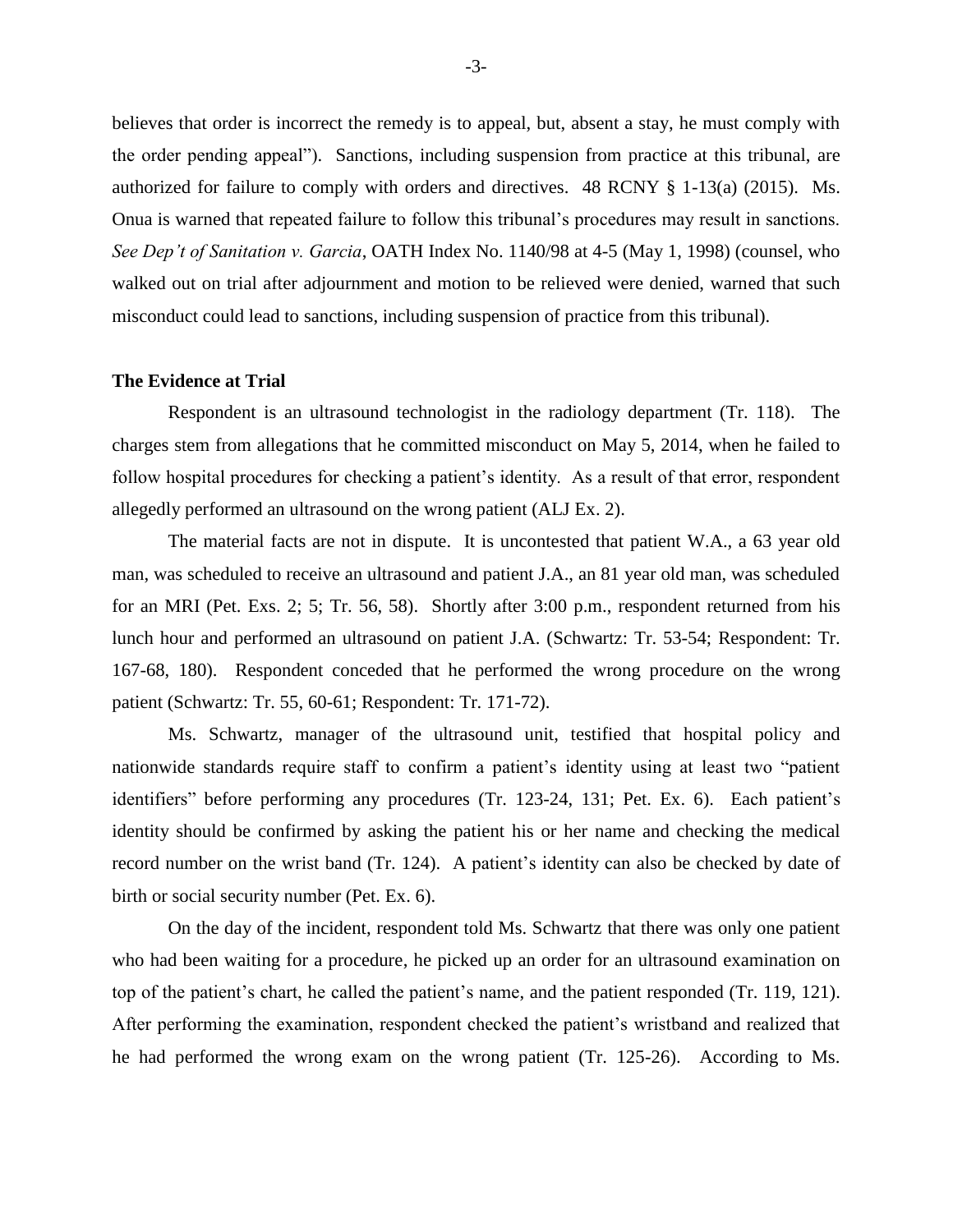Schwartz, even if there was only one patient and one chart, respondent was still required to use two methods to verify the patient's identity (Tr. 121).

Ms. Schwartz notified Mr. Aime, the executive director who oversees the radiology department (Aime: 74-75; Schwartz: Tr. 122;). After they cancelled the incorrect test result and obtained new orders, respondent performed the correct procedure on the correct patient at about 5:00 p.m. (Pet. Ex. 5; Tr. 63, 146). Mr. Aime initially told Ms. Schwartz to draft a warning memo, but later decided to refer the matter for disciplinary action (Aime: Tr. 76-77, 149-50; Schwartz: Tr. 122, 139).

Respondent testified that he earned a medical degree in Pakistan and he has worked for petitioner as an ultrasound technician for 13 years (Tr. 166, 177). He conceded that he was required to use different means of verifying a patient's identify, even if there was only one patient waiting for a procedure (Tr. 179, 186). According to respondent, when he saw only one patient waiting, he called the patient's name and the patient responded that was his name (Tr. 168, 180). Only after performing the ultrasound on the patient did respondent check the wristband and realize that he performed the wrong procedure on the wrong patient (Tr. 168, 182).

At trial, respondent suggested that a co-worker's blunder may have contributed to the mix-up. According to respondent, the ultrasound patient was also scheduled for a PVR (pulse volume recording) procedure (Tr. 168-69). Normally, one technician would perform both procedures (Tr. 169-70). On this day, however, Mr. Knight took the patient for only one procedure, the PVR (Tr. 169-70). Respondent faulted Mr. Knight for failing to alert clerical staff that he was only performing one of two scheduled procedures (Tr. 169-70).

No other witnesses testified that Mr. Knight had done something wrong. And, even if Mr. Knight had erred, that did not excuse respondent's misconduct. As respondent admitted, he had an independent duty to use two different means to verify his patient's identity. Respondent failed to do that. As a direct result of respondent's failure to follow standard procedures he performed the wrong procedure on the wrong patient. That was misconduct. *See Health & Hospitals Corp. (Elmhurst Hospital Ctr.) v. Huggins*, OATH Index Nos. 587/14 & 1545/14 at 1, 9 (June 23, 2014) (sustaining charges of dereliction of duty where lab technician sent a patient's specimen for testing with documentation for a different patient and on another occasion entered wrong test code on a requisition form that resulted in the incorrect test being performed).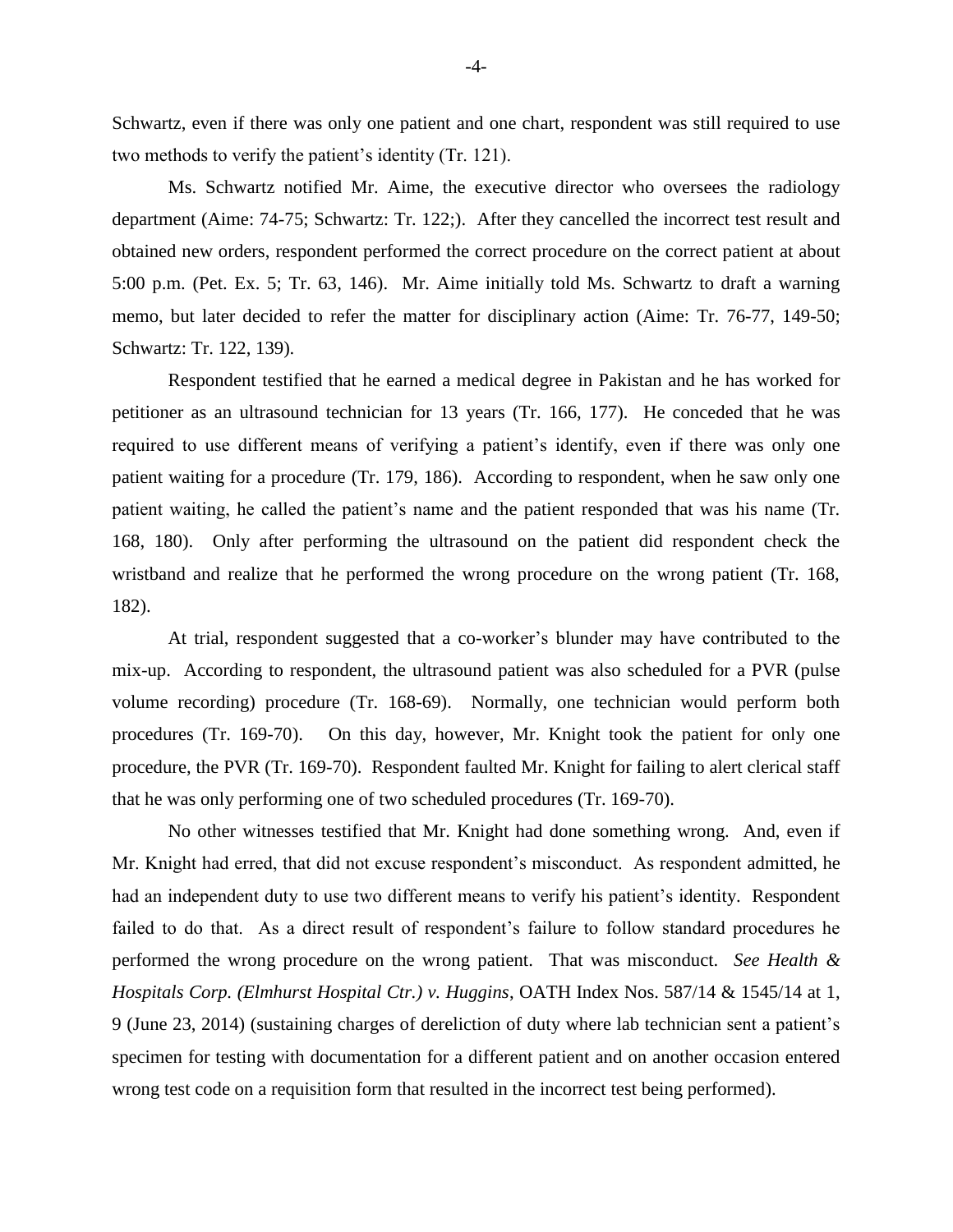#### **FINDINGS AND CONCLUSIONS**

- 1. Petitioner established by a preponderance of the credible evidence that respondent did not follow hospital rules for verifying a patient's identity before performing a procedure.
- 2. Petitioner established by a preponderance of the credible evidence that respondent performed the wrong procedure on the wrong patient.

## **RECOMMENDATION**

Upon making the above findings, I requested and received respondent's personnel history. Petitioner hired respondent in 2002. In 2007, he accepted a 30-day suspension for the record, with 19 calendar days served, in satisfaction of charges that endangered the welfare of a patient and her unborn fetus by refusing to perform a sonogram. In 2012, respondent accepted a 60-day suspension without pay, in satisfaction of charges alleging incompetent job performance.

Respondent's performance evaluations for the past four years range from unsatisfactory to satisfactory. His 2011 evaluation noted that "many of his studies are suboptimal" with "poor quality non-diagnostic images, missing views, and unlabeled views, particularly in respect to obstetrical studies." In March 2012, radiologists reported that they "lacked confidence" in respondent's images and his poor interaction with pediatric radiologists caused delays. In June 2013, respondent showed improvement and received an overall rating of "satisfactory." However, it was noted that pediatric radiologists "had major concerns" about the quality of respondent's images. Respondent was removed from pediatric rotation but then restored and permitted to perform pediatric studies "with close oversight."

In June 2014, respondent received an "unsatisfactory" rating due to the present charges. But that evaluation also noted: in one study involving a patient with testicular cancer, respondent mislabeled a right testicle as a left testicle; a vascular surgeon asked for a repeat study performed by someone other than respondent; respondent had failed to document that he had taken ultrasound courses; respondent did not provide evidence that he passed an industry-standard proficiency exam; and the attending physicians lacked confidence in his abilities.

Petitioner now seeks termination of respondent's employment (Tr. 194). Respondent seeks a lesser penalty (Tr. 189). Among other things, respondent's counsel argued that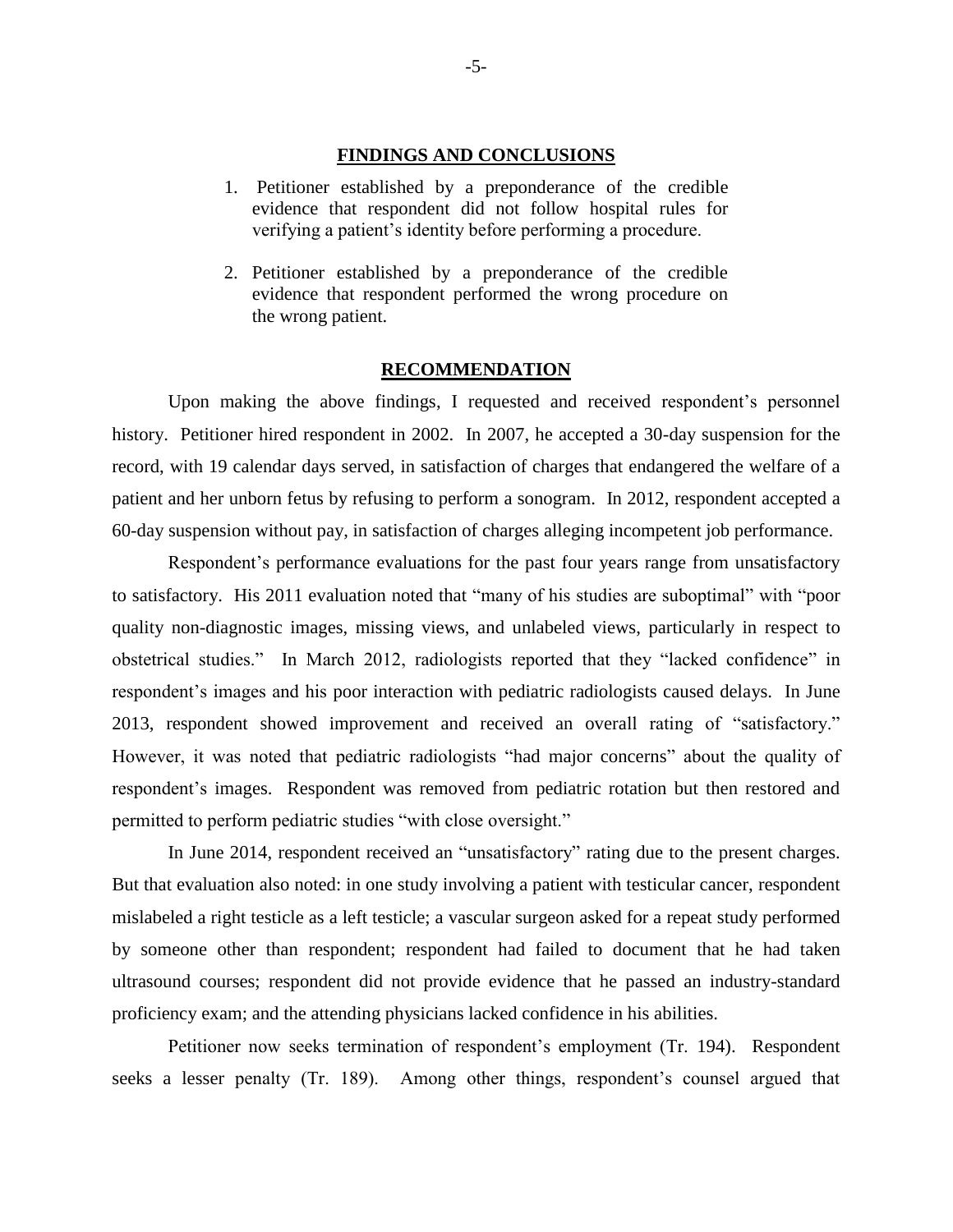respondent found his own error and accepted responsibility, he is over-qualified for his job, the director of the radiology department initially planned to issue a warning, and respondent hopes to retire in a year (Tr. 192).

There is some mitigation here. In any human endeavor, people make mistakes. Respondent caught his error and brought it to the attention of his supervisor. There was no evidence that any patient suffered actual injury as a result of respondent's error.

However, the aggravating circumstances significantly outweigh those mitigating factors. Respondent has received penalties of 30 and 60 days for neglecting a patient and substandard performance. Petitioner has proved that, despite those substantial penalties, respondent has not corrected his behavior. *See Health & Hospitals Corp. (Woodhull Medical & Mental Health Ctr.) v. Ford*, OATH Index No. 2383/09 at 11 (July 10, 2009) (the goal of progressive discipline is "to modify employee behavior through increasing penalties for the same or similar misconduct, and to give employees full notice that if they do not modify their conduct, they risk termination"); *Health & Hospitals Corp. (Kings Co. Hospital Ctr.) v. Meyers*, OATH Index No. 1487/09 at 8 (Jan. 26, 2009), *aff'd*, NYC HHC Pers. Rev. Bd. Dec. No. 1349 (July 31, 2009). Moreover, the error in this case was completely avoidable had respondent followed basic procedures. Respondent's failure to take the routine step of verifying a patient's identity resulted in needless testing and a delay in service, and it potentially endangered the safety of two patients – the patient who received the wrong test and the patient who did not receive the proper test.

In view of respondent's history of negligent and deficient performance, it does not matter that he belatedly discovered his error and no patients suffered physical harm. As Ms. Schwartz credibly explained, whenever this type of fundamental error occurs, it undermines patient confidence in the hospital and it causes other staff to question the competence of the radiology department (Tr. 145-46).

Where someone with respondent's record of poor performance violates basic hospital procedures, petitioner is not required to wait for a patient to be injured before taking appropriate action. *See Huggins*, OATH 587/14 & 1545/14 at 10 (termination of employment recommended where laboratory technician mislabeled and misidentified samples after previously receiving a 60-day suspension for similar misconduct and receiving poor evaluations); *Health & Hospitals Corp. (North Bronx Central Hospital) v. Doxen,* OATH Index No. 1577/01 at 18 (May 4, 2001) (termination of employment reflects "the seriousness of the offenses, the risks of harm to patients